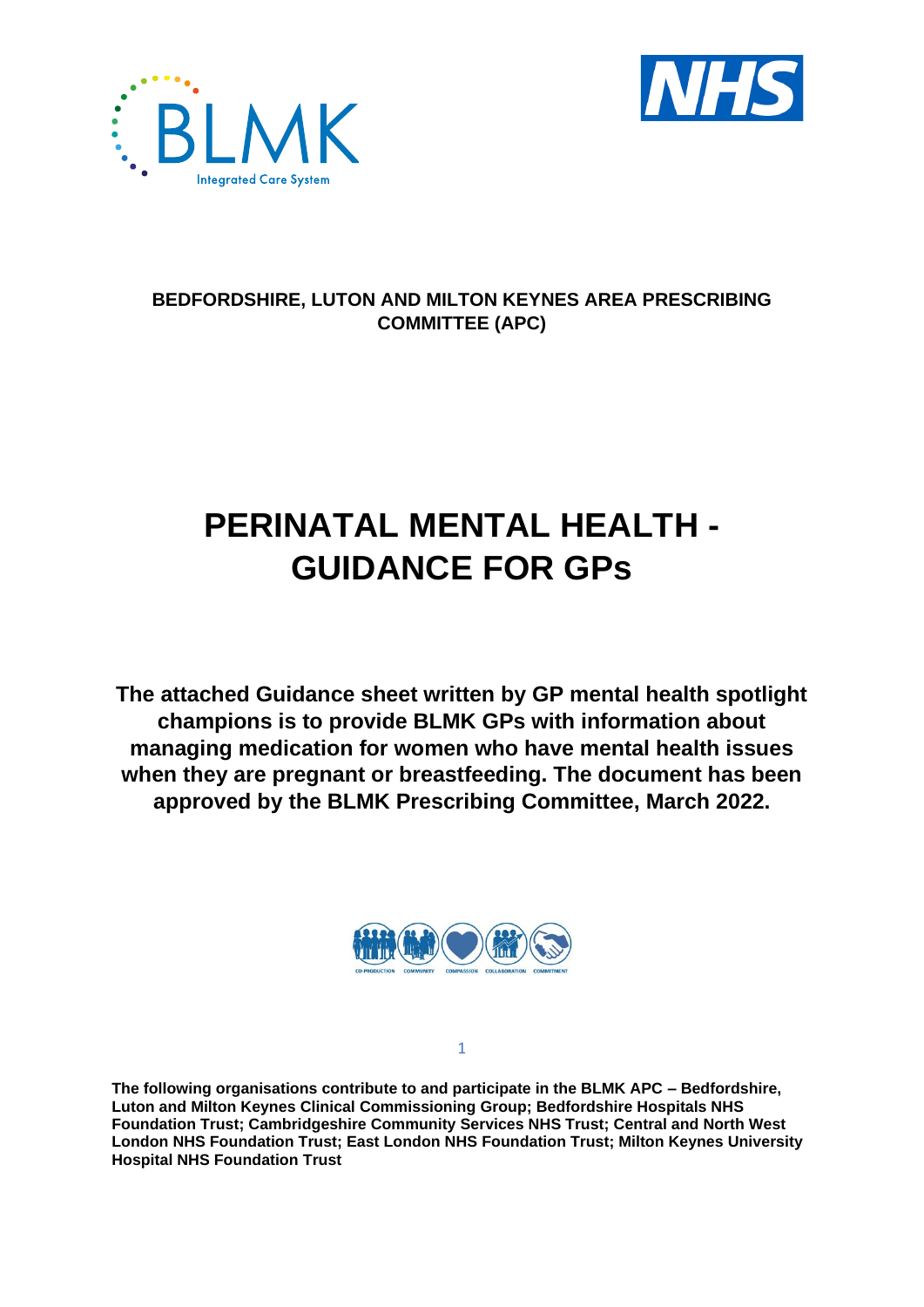## Prescribing in Pregnancy and Breastfeeding

- ♦ The BNF provides only limited information regarding prescribing in these groups. Specialist resources should always be used, to avoid undertreatment of medical conditions due to unfounded safety concerns.
- The UK Teratology Information Service<http://www.uktis.org/> search by drug. If further information is needed, healthcare professionals can contact UKTIS by telephone on 0344 892 0909.
- ♦ BUMPS (Best Use of Medicines in Pregnancy) is the patient info site for UKTIS <https://www.medicinesinpregnancy.org/>
- ♦ The GP Infant Feeding Network website links to some excellent sites for safe use of medication whilst breastfeeding:<https://gpifn.org.uk/prescribing-information/>

## Perinatal Mental Health

- ♦ There is a high risk of relapse of mental illness if medications are stopped in the perinatal period (any time from conception to 1 year postpartum).
- Suicide is a leading cause of death in the perinatal period.
- Untreated perinatal mental illness also has long-term effects on the child.
- ♦ The best time to consider the safety of these medications is prior to pregnancy so this should form part of the routine discussion when prescribing for anyone of childbearing age. In most cases we can reassure that they should not stop the medication in the event of pregnancy.
- ♦ Please seek specialist advice, especially **before stopping** medications in the perinatal period.
- Patients should be referred to the Perinatal Mental Health Team (referral forms are on Arden's/SystmOne). You can speak to a Duty Clinician on 01234 263642 or directly to the team's specialist pharmacist on 07930 563939.
- The RCGP has developed an online toolkit. [https://www.rcgp.org.uk/clinical-and](https://www.rcgp.org.uk/clinical-and-research/resources/toolkits/perinatal-mental-health-toolkit.aspx)[research/resources/toolkits/perinatal-mental-health-toolkit.aspx](https://www.rcgp.org.uk/clinical-and-research/resources/toolkits/perinatal-mental-health-toolkit.aspx)
- Further support and training for GP practice teams on all aspects of perinatal mental health is available from BLMK's two GP Spotlight Champions. To arrange this,